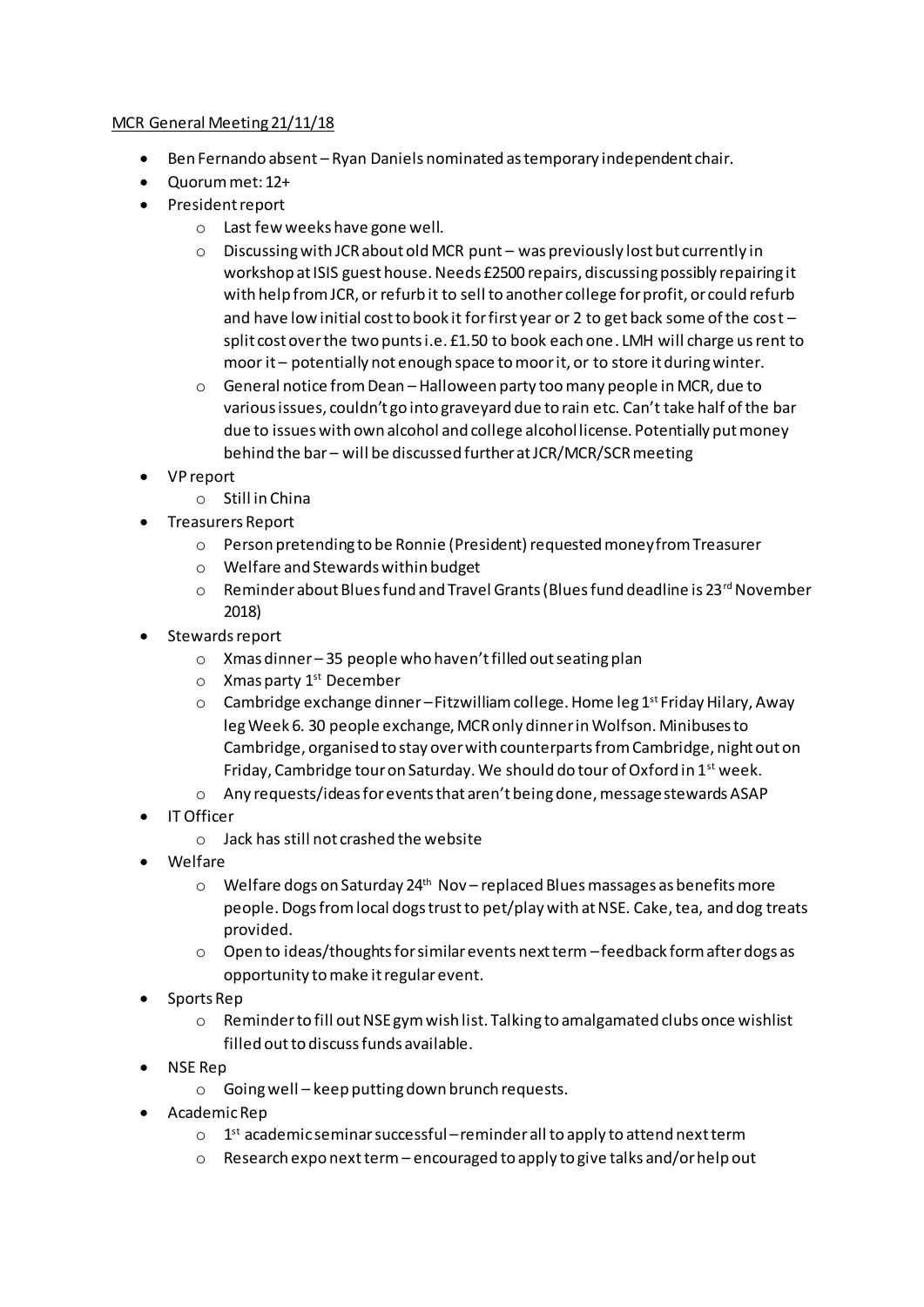- Guest members:
	- $\circ$  Zong Hao Tan request withdrawn as already approved as full member by college
	- o Anya Gleizer nominating Pablo Fernandez Velasco –husband who lives in oxford, Studies Philosophy and Cognitive science at Imperial. No objections –voted in
	- o Simon Bergant nominating Maren Fitcher previously IT officer and Environmental Rep 2017/18. Currently works in Wolfson College office. No objections –voted in
	- o Licio Ribeiro Rodrigues Romao nominating Isabela Miranda Gomes wife, living with Licio in Oxford while completing his PhD. No objections –voted in
	- o Sarah Andrews nominating Hannah Templeman –PGCE student at Teddy Hall 2017/18. Graduated and now works as a teacher in Oxford. No objections –voted in
- Motion: Alteration to the MCR Constitution, concerning Guest Membership of the MCR
	- o Limiting to guests who are associated with the college –via spouse, visiting researcher, alumni etc.
	- $\circ$  College had issue with giving out fobs to large numbers of guest members that aren't necessarily associated.
	- o Change of wording to constitution so only: Spouses/partners of ordinary members, visiting under the aegis of a Fellow of the College, people who have matriculated at St Edmund Hall can be a guest member
	- o Changes also include: guest membership must actively be renewed at the end of the year, nominations and terminations are done on the MCR website.
	- $\circ$  Raised at previous GM in trinity term 2018 approved by governing body, their only point was to note that "any student that has matriculated at Teddy Hall" opens it up to all alumni but this has not been an issue in the past.
	- $\circ$  College raised issues with MCR guest members causing trouble in the past
	- o Question raised: what counts as a partner? Trust judgment of the MCR
	- o Question raised: Do guests still have to be voted in? Yes, ensure they still have a direct link with college
	- o No retrospective removal of current guests that currently don't meet these rules until Michelmas 2019 – will be unable to renew their membership.
	- o Objection –Sian Brooke, unfair that post docs must be under aegis of a fellow at the college –may be working here but not directly with Teddy Hall fellow. Suggesting should be more hurdles to nomination rather than criteria i.e. normal mcr member and the guest being nominated must be present. Criteria should be altered to allow others that are heavily involved in MCR even if they don't meet criteria. *Term "aegis" is terminology from the constitution*

Vote: 1 -objection, 4 abstention , 19 for. Motion passes.

- Charity Nominations:
	- $\circ$  Elimu Health nominated by James O'Donovan James currently in Uganda working for Elimu, which he has set up and runs (eligible for £500). James has worked there from June 2018 and will be up until Feb 2019. MCR previously donated in Trinity term 2018
	- o CHHAHARI NEPAL nominated by Julia Camps. Chhahari Nepal supervise a statefunded school, a women-school, and a few orphanages. Julia is directly involved (eligible for £500)
	- o BONE CANCER RESEARCH TRUST nominated by Ed Baker, seconded by George Spill. Supports both cancer research and family support via access to clinical trials, and